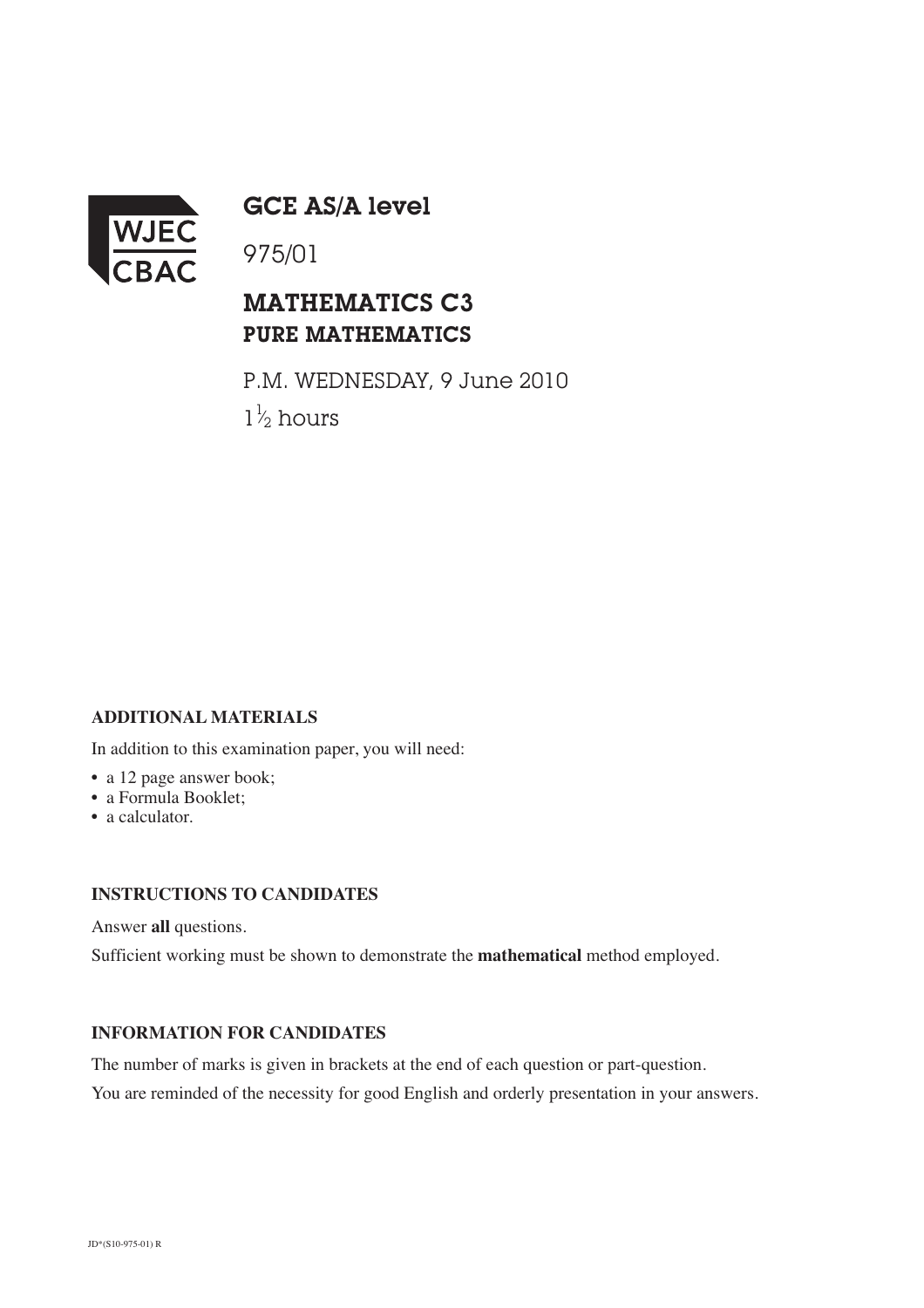**1.** Use Simpson's Rule with five ordinates to find an approximate value for

$$
\int_0^{0.8} \frac{1}{1 + e^{2x}} dx.
$$

Show your working and give your answer correct to four decimal places. [4]

**2.** *(a)* Show, by counter-example, that the statement

$$
\cos\theta + \cos 4\theta \equiv \cos 2\theta + \cos 3\theta
$$

is false.  $[2]$ 

*(b)* Find all values of  $\theta$  in the range  $0^{\circ} \le \theta \le 360^{\circ}$  satisfying

$$
2\tan^2\theta = \sec\theta + 8. \tag{6}
$$

**3.** *(a)* Given that

$$
y^4 + 4x^2y = 3x^3 - 5x,
$$
  
find an expression for  $\frac{dy}{dx}$  in terms of x and y. [4]

(b) Given that 
$$
x = 4t + \cos 2t
$$
,  $y = \sin 3t$ , show that  $\frac{dy}{dx} = \frac{1}{\sqrt{2}}$  when  $t = \frac{\pi}{12}$ . [5]

**4.** Show that the equation

$$
4x^3 - 2x - 5 = 0
$$

has a root  $\alpha$  between 1 and 2.

The recurrence relation

$$
x_{n+1} = \left(\frac{2x_n + 5}{4}\right)^{\frac{1}{3}},
$$

with  $x_0 = 1.2$ , may be used to find  $\alpha$ . Find and record the values of  $x_1, x_2, x_3, x_4$ . Write down the value of  $x_4$  correct to five decimal places and prove that this value is the value of  $\alpha$  correct to five decimal places. [7]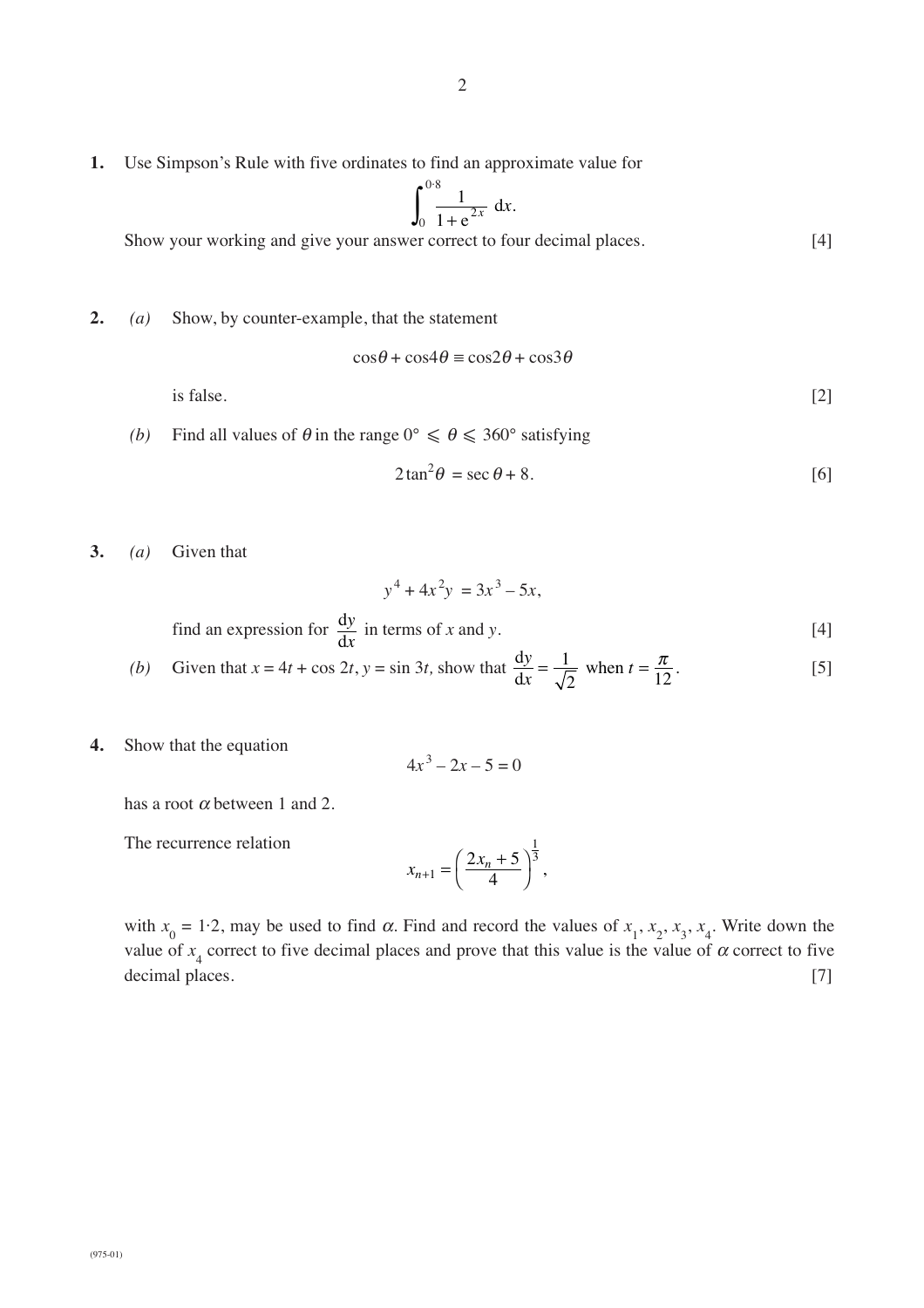**5.** *(a)* Differentiate **each** of the following with respect to *x*, simplifying your answer wherever possible.

(i) 
$$
(7+2x)^{13}
$$
 (ii)  $\sin^{-1} 5x$  (iii)  $x^3 e^{4x}$  [7]

(b) By first writing 
$$
\tan x = \frac{\sin x}{\cos x}
$$
, show that  
\n
$$
\frac{d}{dx}(\tan x) = \sec^2 x.
$$
\n[3]

6. (a) Find  
\n(i) 
$$
\int \sqrt{7x-9} \, dx
$$
, (ii)  $\int e^{\frac{x}{6}} \, dx$ , (iii)  $\int \frac{4}{5x-1} \, dx$ . [6]

(b) Evaluate 
$$
\int_{2}^{4} \frac{8}{(3x-4)^3} dx
$$
. [4]

- **7.** *(a)* Solve the inequality  $|3x + 1| \le 5$ . [3]
	- *(b)* The function *f* is defined by  $f(x) = |x|$ .
		- (i) Sketch the graph of  $y = f(x)$ .
		- (ii) On a separate set of axes, sketch the graph of  $y = f(x 3) + 2$ . On your sketch, indicate the coordinates of the point on the graph where the value of the *y*-coordinate is least and the coordinates of the point where the graph crosses the *y*-axis. [4]
- **8.** The function *g* is defined by  $g(x) = 3 \ln(4x^2 + 9) + 2x 7$ .

(a) Show that 
$$
g'(x) = \frac{2(2x+3)^2}{4x^2+9}
$$
. [3]

*(b)* (i) Show that the graph of  $y = g(x)$  has one stationary point.

(ii) Find the nature of this stationary point. [4]

# **TURN OVER**